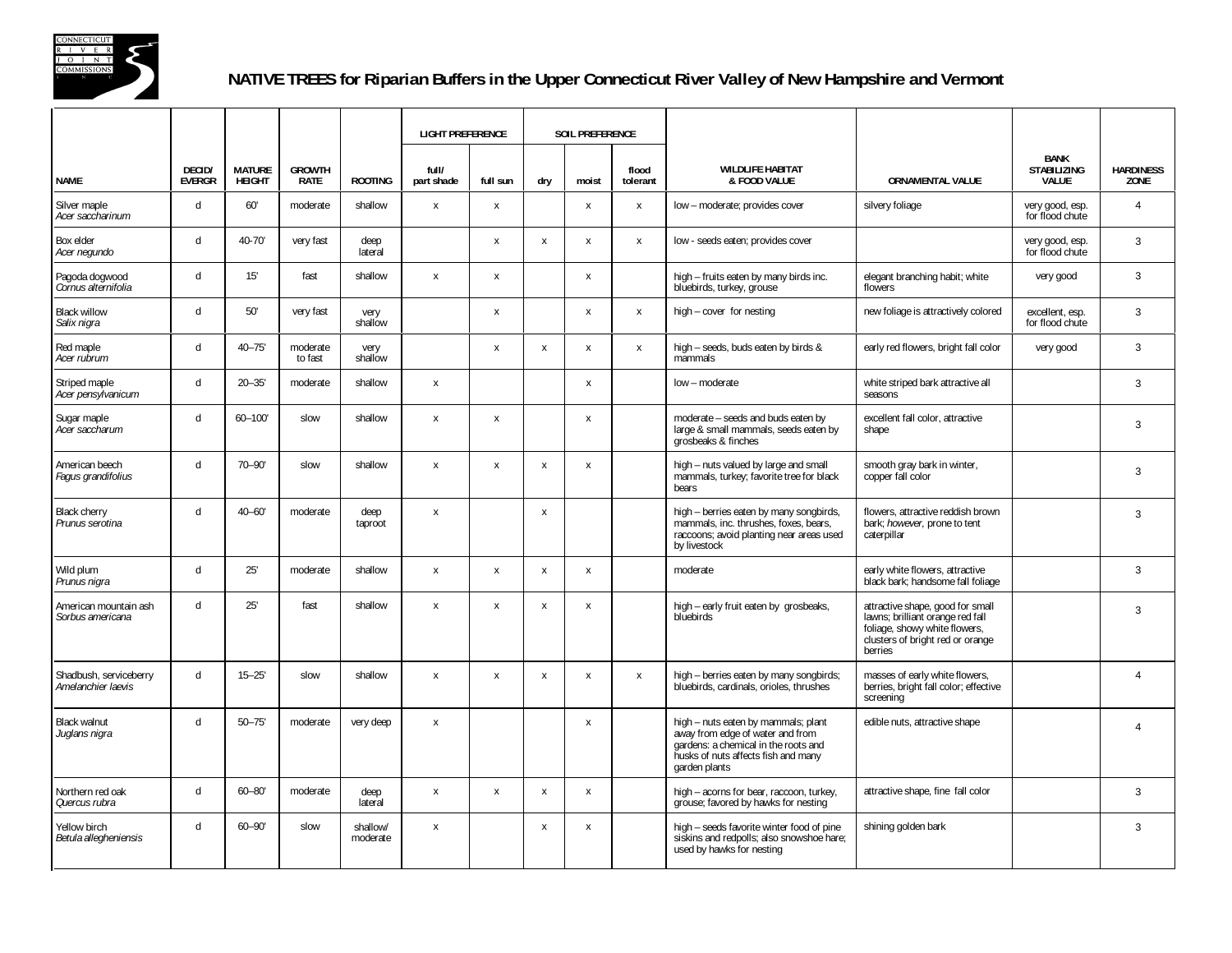|                                            |                         |                                |                       |                    | <b>LIGHT PREFERENCE</b> |              |                           | SOIL PREFERENCE           |                           |                                                                                                                                          |                                                                                                 |                                                   |                          |
|--------------------------------------------|-------------------------|--------------------------------|-----------------------|--------------------|-------------------------|--------------|---------------------------|---------------------------|---------------------------|------------------------------------------------------------------------------------------------------------------------------------------|-------------------------------------------------------------------------------------------------|---------------------------------------------------|--------------------------|
| NAME                                       | DECID/<br><b>EVERGR</b> | <b>MATURE</b><br><b>HEIGHT</b> | <b>GROWTH</b><br>RATE | <b>ROOTING</b>     | full/<br>part<br>shade  | full sun     | dry                       | moist                     | flood<br>tolerant         | <b>WILDLIFE HABITAT</b><br>& FOOD VALUE                                                                                                  | <b>ORNAMENTAL VALUE</b>                                                                         | <b>BANK</b><br><b>STABILIZING</b><br><b>VALUE</b> | <b>HARDINESS</b><br>ZONE |
| Paper birch<br>Betula papyrifera           | d                       | $50 - 75'$                     | fast                  | shallow            |                         | X            | X                         | $\boldsymbol{\mathsf{X}}$ |                           | moderate - seeds eaten by grouse,<br>siskins; buds by small mammals                                                                      | attractive white bark (avoid<br>planting in public areas to avoid<br>problem of bark stripping) |                                                   | $\mathbf{3}$             |
| Grey birch<br>Betula populifolia           | d                       | $20 - 35'$                     | fast                  | shallow            |                         |              | $\mathsf{X}$              | $\boldsymbol{\mathsf{x}}$ |                           | moderate - seeds, buds                                                                                                                   | gray bark                                                                                       |                                                   | 3                        |
| <b>Black birch</b><br>Betula lenta         | d                       | $50 - 75'$                     | moderate              | shallow            | X                       |              |                           | $\boldsymbol{\mathsf{X}}$ |                           | moderate - catkins, seeds                                                                                                                | reddish brown bark                                                                              |                                                   | $\overline{4}$           |
| Hophornbeam<br>Ostrya virginiana           | d                       | $25 - 50'$                     | slow                  | shallow            | X                       | X            | X                         | $\boldsymbol{\mathsf{X}}$ |                           | moderate - seeds                                                                                                                         | yellow fall color; red bark                                                                     |                                                   | $\overline{4}$           |
| American hornbeam<br>Carpinus caroliniana  | d                       | $20 - 30'$                     | slow                  | moderate           | X                       | $\pmb{\chi}$ | Χ                         | $\boldsymbol{\mathsf{X}}$ | $\mathsf{X}$              | moderate - seeds eaten by birds,<br>squirrels                                                                                            | gray bark, fall color                                                                           |                                                   | 3                        |
| White ash<br>Fraxinus americana            | d                       | 70-100'                        | moderate              | shallow            | $\pmb{\chi}$            | X            |                           | X                         | $\pmb{\chi}$              | moderate                                                                                                                                 | purple fall color                                                                               |                                                   | 3                        |
| Green ash<br>Fraxinus pennsylvanica        | d                       | $60 - 80'$                     | fast                  | shallow            | X                       | X            |                           | $\boldsymbol{\mathsf{x}}$ | $\boldsymbol{\mathsf{x}}$ | low                                                                                                                                      | purple fall color                                                                               | very good                                         | 3                        |
| Black ash<br>Fraxinus nigra                | d                       | $60 - 80'$                     | moderate              | shallow            | X                       |              |                           | $\boldsymbol{\mathsf{x}}$ | $\pmb{\chi}$              | moderate                                                                                                                                 | wood used for splint baskets                                                                    | excellent                                         | $\overline{3}$           |
| Basswood<br>Tilia americana                | d                       | $70 - 80'$                     | moderate              | deep               | X                       | X            |                           | X                         |                           | moderate                                                                                                                                 | attractive foliage and shape                                                                    |                                                   | 3                        |
| Balsam poplar<br>Populus balsamea          | d                       | $60 - 80'$                     | fast                  | shallow            |                         | X            | X                         | $\mathsf{x}$              |                           | low                                                                                                                                      | can be brittle and drop branches                                                                | very good                                         | 3                        |
| Eastern cottonwood<br>Populus deltoides    | d                       | 80-100'                        | fast                  | shallow            |                         | $\pmb{\chi}$ | X                         | $\boldsymbol{\mathsf{X}}$ | $\mathsf{X}$              | low - grouse browse catkins                                                                                                              | can be brittle and drop branches                                                                |                                                   | 3                        |
| Quaking aspen<br>Populus tremuloides       | d                       | $40 - 60'$                     | fast                  | shallow            |                         | X            | X                         | $\boldsymbol{\mathsf{X}}$ |                           | moderate - beaver, porcupine, deer;<br>favorite food of beaver and snowshoe<br>hare; buds important to grouse                            | can be brittle and drop branches;<br>fluttering gray-green leaves                               |                                                   | 3                        |
| White pine<br>Pinus strobus                | $\mathbf{e}$            | 70-100'                        | moderate              | shallow            |                         | $\pmb{\chi}$ | X                         | X                         |                           | high - food & cover for birds &<br>mammals, inc. crossbills and cardinals                                                                | feathery foliage; good year-round<br>screen                                                     |                                                   | 3                        |
| Red pine<br>Pinus resinosa                 | e                       | $50 - 80'$                     | moderate              | shallow            |                         | $\pmb{\chi}$ | X                         | X                         |                           | moderate                                                                                                                                 | orange-red bark; good<br>year-round screen                                                      |                                                   | $\overline{4}$           |
| White spruce<br>Picea glauca               | e                       | $40 - 70'$                     | moderate              | shallow            | X                       | $\pmb{\chi}$ | $\boldsymbol{\mathsf{x}}$ | $\boldsymbol{\mathsf{X}}$ |                           | moderate - seeds                                                                                                                         | foliage; windbreak, screen                                                                      |                                                   | 3                        |
| Balsam fir<br>Abies balsamea               | e                       | $50 - 75'$                     | fast                  | shallow            |                         | X            |                           | X                         | $\mathsf{X}$              | high - seeds; bird roosting, nesting                                                                                                     | fragrant, glossy foliage, attractive<br>habit. Xmas trees                                       |                                                   | 3                        |
| Hemlock<br>Tsuga canadensis                | e                       | $40 - 70'$                     | moderate              | shallow<br>lateral | X                       |              | X                         | $\boldsymbol{\mathsf{X}}$ |                           | moderate - winter deer cover, seeds<br>eaten by small mammals, chickadees,<br>siskins, crossbills, grouse; nesting<br>cover for warblers | attractive foliage, habit; screen                                                               |                                                   | 3                        |
| Northern white cedar<br>Thuja occidentalis | e                       | $25 - 50'$                     | slow/mod              | shallow            |                         | X            |                           | X                         | X                         | moderate - winter cover                                                                                                                  | attractive foliage; screen                                                                      |                                                   | 3                        |
| Tamarack<br>Larix laricina                 | d                       | $40 - 80'$                     | variable              | moderate           |                         | X            |                           | X                         | $\mathsf{X}$              | high                                                                                                                                     | pale new foliage; yellow fall color                                                             |                                                   | $\mathbf{3}$             |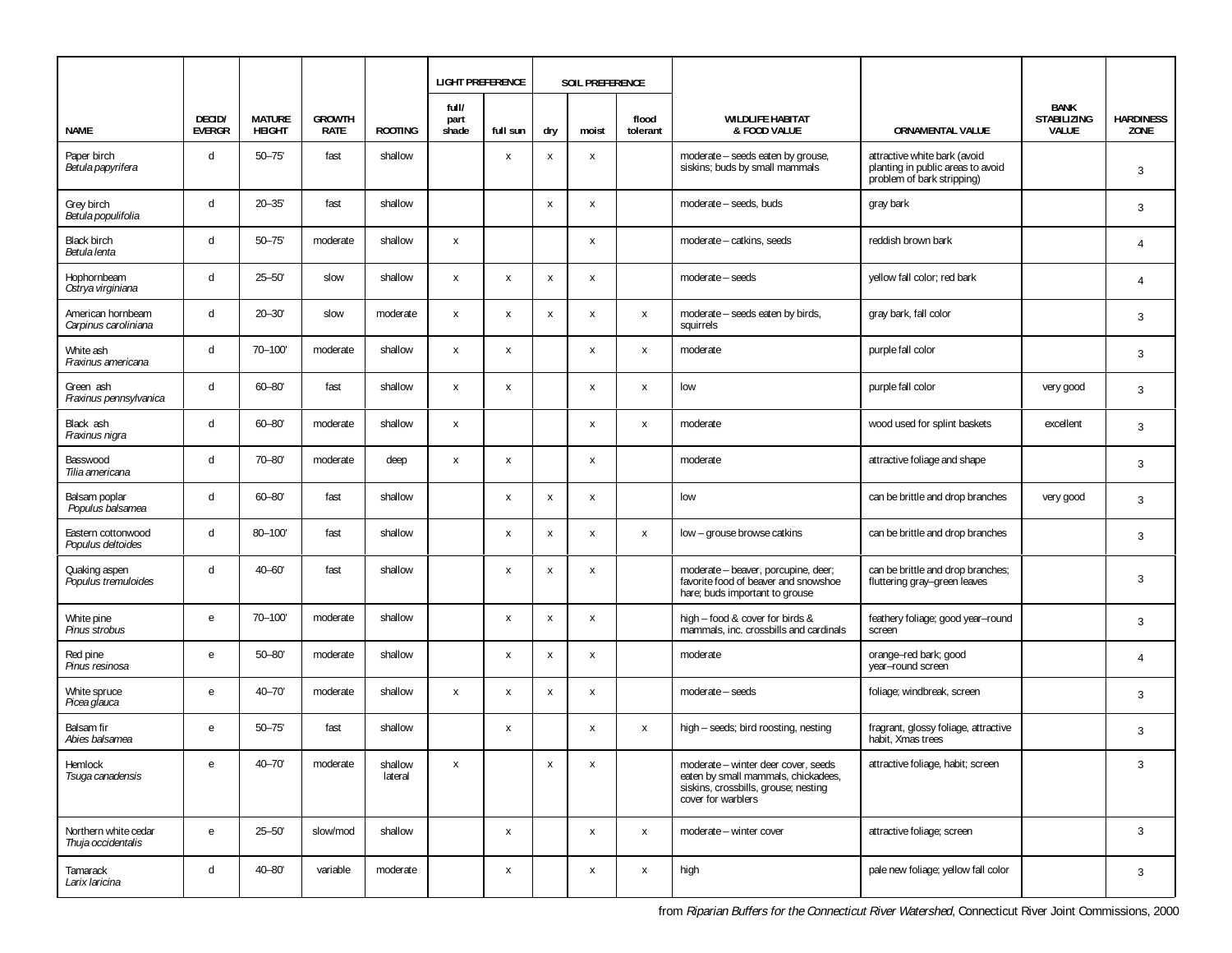

## **NATIVE GROUND COVERS, Vines, and Herbaceous Perennials for Riparian Buffers in the Upper Connecticut River Valley of New Hampshire and Vermont**

|                                                           |                         |                | LIGHT PREFERENCE          |                           | <b>SOIL PREFERENCE</b> |       |                   |                                                                                                                                                |                                                                                                                                                                                      |
|-----------------------------------------------------------|-------------------------|----------------|---------------------------|---------------------------|------------------------|-------|-------------------|------------------------------------------------------------------------------------------------------------------------------------------------|--------------------------------------------------------------------------------------------------------------------------------------------------------------------------------------|
| <b>NAME</b>                                               | DECID/<br><b>EVERGR</b> | HT             | full/part<br>shade        | full sun                  | dry                    | moist | flood<br>tolerant | <b>WILDLIFE HABITAT &amp; FOOD VALUE</b>                                                                                                       | <b>ORNAMENTAL VALUE</b>                                                                                                                                                              |
| Riverbank grape<br>Vitis riparia                          | d                       | 25'            | X                         | $\pmb{\times}$            |                        | X     | $\pmb{\times}$    | very high - fruits a favorite of turkeys, grouse, wood<br>duck, pileated woodpeckers, & mammals inc. bear                                      | vines useful for making wreaths                                                                                                                                                      |
| Virginia creeper, woodbine<br>Parthenocissus quinquefolia | d                       | 25'            | x                         | $\pmb{\chi}$              | X                      | X     |                   | moderate - provides cover; pileated woodpecker, crested<br>flycatcher, vireo                                                                   | foliage - good cover for walls and rockpiles when leafed out                                                                                                                         |
| Partridge berry<br>Mitchella repens                       | e                       | 2"             | X                         |                           | X                      | X     |                   | high - berries eaten by grouse & mammals                                                                                                       | dark green, glossy foliage; paired white flowers in June; bright<br>red berries in late summer. fall                                                                                 |
| Bearberry<br>Arctostaphylos uva-ursi                      | e                       | 1'             |                           | X                         | X                      |       |                   | $high$ – fruits                                                                                                                                | handsome foliage; good ground cover                                                                                                                                                  |
| Wintergreen<br>Gaultheria procumbens                      | e                       | 4"             | X                         |                           |                        | X     |                   | $high$ – fruits                                                                                                                                | flowers, fruits, glossy aromatic foliage                                                                                                                                             |
| Blue flag iris<br>Iris versicolor                         | d                       | $1 - 3'$       |                           | $\pmb{\chi}$              |                        | X     | $\pmb{\chi}$      | low                                                                                                                                            | showy purple-blue flowers in late spring                                                                                                                                             |
| Milkweed<br>Asclepias tuberosa                            | d                       | $\overline{2}$ |                           | $\boldsymbol{\mathsf{x}}$ |                        | X     |                   | very high - one of most important butterfly plants;<br>monarchs rely exclusively on it; hummingbirds & many<br>other insects use flower nectar | fragrant pink-purple flowers; distinctive seed pods useful for<br>decorations                                                                                                        |
| Blue-eyed grasses<br>Sisyrinchium spp.                    | d                       | 1'             |                           | $\pmb{\times}$            | $\mathsf{X}$           | X     |                   | low                                                                                                                                            | stiff, grass-like plants with blue-violet flowers                                                                                                                                    |
| Ginseng<br>Panax quinquefolius                            | $\mathbf d$             | $8 - 16"$      | $\boldsymbol{\mathsf{X}}$ |                           |                        | X     |                   | low                                                                                                                                            | woodland wildflower of pharmaceutical interest. Wild<br>populations are suffering from over-collecting, but cultivated<br>plants could be harvested from a forested riparian buffer. |
| Bunchberry<br>Cornus canadensis                           | e                       | 6"             | x                         |                           |                        | X     |                   | high - fruits eaten by birds and mammals                                                                                                       | showy white spring flowers and red summer berries, purplish<br>fall color; excellent ground cover                                                                                    |
| Foamflower<br>Tiarella cordifolia                         | d                       | 1'             | $\boldsymbol{\mathsf{x}}$ |                           |                        | X     |                   | low                                                                                                                                            | small star-like flowers in a loose spike                                                                                                                                             |
| Twinflower<br>Linnaea borealis                            | e                       | 6"             | X                         |                           |                        | X     |                   | low                                                                                                                                            | trailing plant; white and pink paired flowers                                                                                                                                        |
| Marsh marigold<br>Caltha palustris                        | d                       | $1 - 2'$       |                           | X                         |                        | X     | $\pmb{\chi}$      | low                                                                                                                                            | early yellow flowers                                                                                                                                                                 |
| Whorled loosestrife<br>Lysimachia quadrifolia             | d                       | 4'             | X                         | $\pmb{\chi}$              | X                      | X     |                   | low                                                                                                                                            | yellow flowers with red markings; attractive foliage; not related<br>to invasive purple loosestrife                                                                                  |
| Cardinal flower<br>Lobelia cardinalis                     | d                       | $2 - 4'$       |                           | $\pmb{\chi}$              |                        | X     | $\pmb{\chi}$      | moderate - hummingbirds attracted to flowers                                                                                                   | brilliant red flowers                                                                                                                                                                |
| Blue false indigo<br>Baptisia australis                   | d                       | $3 - 4'$       | X                         | $\pmb{\chi}$              | X                      | X     |                   | low                                                                                                                                            | large dark blue or violet flowers                                                                                                                                                    |
| Joe pye weed<br>Eupatorium purpureum                      | d                       | $5 - 6'$       |                           | $\mathsf{X}$              |                        | X     | $\pmb{\chi}$      | high - butterflies are attracted to flowers                                                                                                    | large flat-topped cluster of fuzzy purple flowers                                                                                                                                    |
| Boneset<br>Eupatorium perfoliatum                         | d                       | $4 - 6'$       |                           | $\pmb{\chi}$              | X                      | X     |                   | high - attracts butterflies & other insects                                                                                                    | white flowers                                                                                                                                                                        |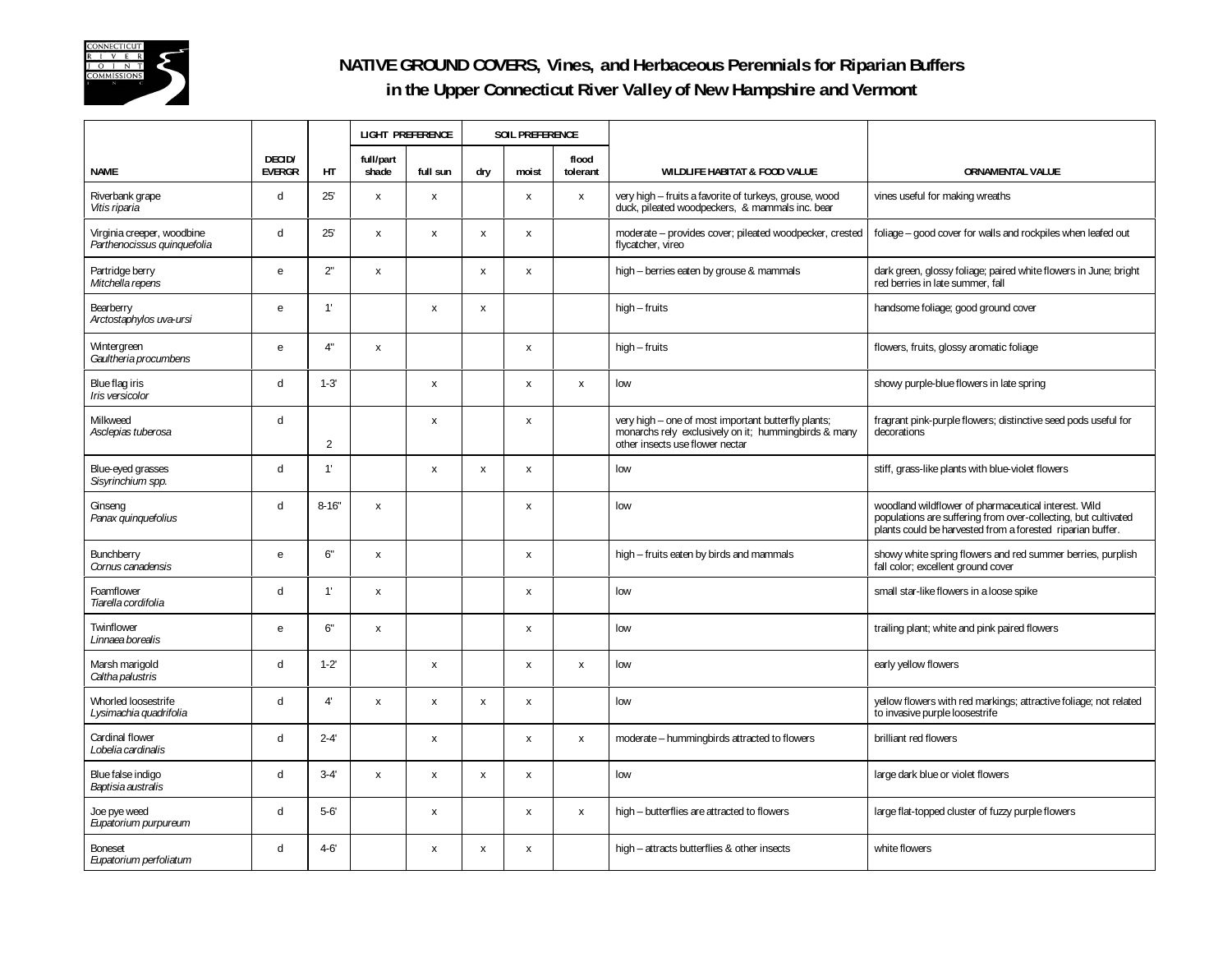|                                                |                         |              |                    | <b>LIGHT PREFERENCE</b><br><b>SOIL PREFERENCE</b> |     |       |                   |                                                                                                                                                  |                                                                                                                                  |
|------------------------------------------------|-------------------------|--------------|--------------------|---------------------------------------------------|-----|-------|-------------------|--------------------------------------------------------------------------------------------------------------------------------------------------|----------------------------------------------------------------------------------------------------------------------------------|
| <b>NAME</b>                                    | DECID/<br><b>EVERGR</b> | HT           | full/part<br>shade | full sun                                          | dry | moist | flood<br>tolerant | WILDLIFE HABITAT & FOOD VALUE                                                                                                                    | <b>ORNAMENTAL VALUE</b>                                                                                                          |
| Wild lupine<br>Lupinus perennis                | d                       | $1 - 3'$     |                    | $\mathsf{x}$                                      | X   | X     |                   | low                                                                                                                                              | purple-blue flower spires in June; attractive foliage                                                                            |
| Harebell<br>Campanula rotundifolia             | d                       | 1'           | Х                  |                                                   | X   |       |                   | low                                                                                                                                              | delicate wildflower with blue-lavender bell shaped flowers                                                                       |
| Jewelweed<br>Impatiens capensis                | d                       | $1 - 3'$     | X                  | Х                                                 |     | X     | $\pmb{\chi}$      | high - favored by hummingbirds, butterflies                                                                                                      | orange flowers in summer; seed capsules burst when touched;<br>juice of plant said to help defend against exposure to poison ivy |
| Daisy<br>Chrysanthemum leucanthemum            | d                       | $1 - 4'$     |                    | $\pmb{\chi}$                                      | X   | X     |                   | moderate - seeds favored by finches; common nectar<br>source for butterflies                                                                     | familiar white ray flower with yellow center                                                                                     |
| Goldenrod<br>Solidago spp.                     | d                       | $1 - 5'$     |                    | X                                                 | X   | X     |                   | moderate – seeds eaten by finches; nectar by butterflies                                                                                         | many species of wildflowers in midsummer to early fall; all<br>except silverrod are yellow                                       |
| New England aster<br>Aster novae-angliae       | d                       | 5'           |                    | X                                                 | x   | X     |                   | high - seeds used by songbirds; attracts butterflies                                                                                             | late summer/fall purple flowers with yellow centers                                                                              |
| Christmas fern<br>Polystichum acrostichoides   | e                       | 1'           | Х                  |                                                   |     | X     |                   | low                                                                                                                                              | evergreen ground cover; glossy foliage                                                                                           |
| Hay-scented fern<br>Dennstaedtia punctilobula  | d                       | 2'           | Х                  | $\pmb{\chi}$                                      | X   | X     |                   | low                                                                                                                                              | fragrant light-green foliage; spreads well, forms pure stands;<br>tolerates full sun                                             |
| Bracken fern<br>Pteridium aquilinum            | d                       | $2 - 3'$     | X                  | Х                                                 | X   |       |                   | low                                                                                                                                              | sturdy foliage; tolerates full sun                                                                                               |
| Cinnamon fern<br>Osmunda cinnamomea            | d                       | $3 - 4'$     | X                  |                                                   |     | x     | X                 | low                                                                                                                                              | vase-shaped clusters; handsome foliage; cinnamon colored<br>fertile fronds                                                       |
| Royal fern<br>Osmunda regalis                  | d                       | 6'           | X                  | X                                                 |     | X     | X                 | low                                                                                                                                              | handsome foliage; new crosiers edible as "fiddle heads"                                                                          |
| Interrupted fern<br>Osmunda claytoniana        | d                       | $3 - 4'$     | X                  |                                                   |     | X     |                   | low                                                                                                                                              | vase-shaped clusters                                                                                                             |
| Sensitive fern<br>Onoclea sensibilis           | d                       | $2^{\prime}$ | X                  |                                                   |     | X     | X                 | low                                                                                                                                              | fertile fronds used in dried arrangements                                                                                        |
| Cattail<br>Typha latifolia                     | d                       | 6'           |                    | $\pmb{\chi}$                                      |     | X     | $\pmb{\chi}$      | high - seed heads valuable food for birds                                                                                                        | strap shaped leaves; brown seed head is distinctive and often<br>used in horticultural arrangements                              |
| Reed grass<br>Calamagrostis canadensis         | d                       | 5'           |                    | X                                                 |     | X     | X                 | moderate                                                                                                                                         | attractive grass forms clumps, stabilizes soils well                                                                             |
| Pennsylvania sedge<br>Carex pensylvanica       | d                       | $2^{\prime}$ |                    | X                                                 | x   |       |                   | low                                                                                                                                              | forms low turf on sunny dry soils                                                                                                |
| Tussock sedge<br>Carex stricta                 | d                       | 4'           |                    | X                                                 |     | X     | X                 | moderate - food for sparrows, grouse, snipe, others                                                                                              | forms clumps or tussocks                                                                                                         |
| Rattlesnake manna grass<br>Glyceria canadensis | d                       | 3'           |                    | X                                                 |     | X     |                   | moderate                                                                                                                                         | grass with delicate and distinctive inflorescence; plant in<br>clusters where no competition by others is likely                 |
| Rice cutgrass<br>Leersia oryzoides             | d                       | $5'$         |                    | X                                                 |     | X     | $\mathsf{x}$      | high - food for waterfowl; cover for fish, reptiles,<br>amphibians                                                                               | attractive seed head                                                                                                             |
| Tufted hair grass<br>Deschampsia caespitosa    | d                       | 4'           |                    |                                                   |     | X     |                   | moderate                                                                                                                                         | attractive seed head                                                                                                             |
| Reed canary grass<br>Phalaris arundinacea      | d                       | $2 - 8'$     |                    | X                                                 | х   | X     | X                 | moderate - provides cover but European form is very<br>aggressive, especially in wetlands, and can overtake<br>plants with better wildlife value | excellent for bank stabilization, plant only where needed for soil<br>stability, such as on the entrance to flood chutes         |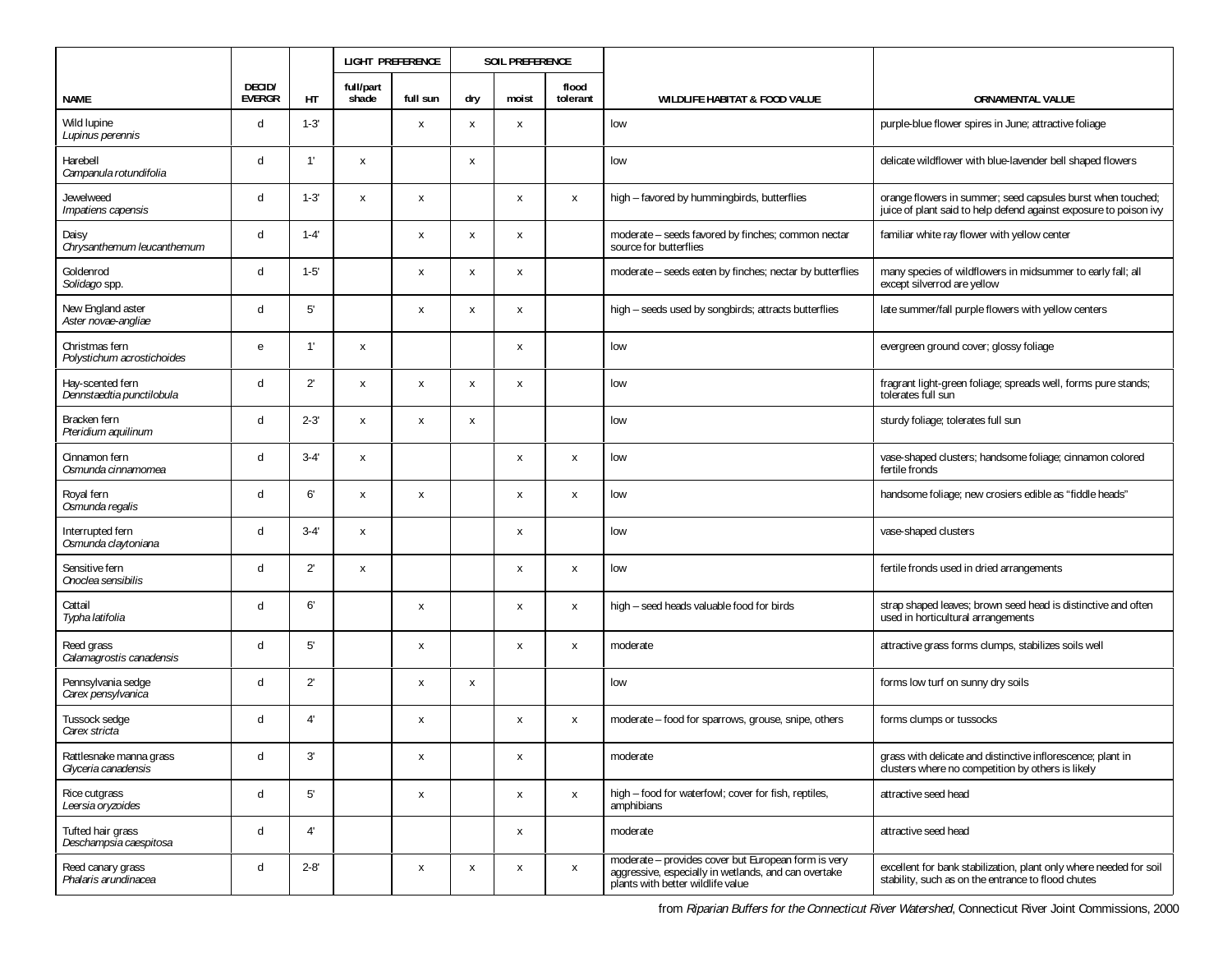

## **NATIVE SHRUBS for Riparian Buffers in the Upper Connecticut River Valley of New Hampshire and Vermont**

|                                                       |                         |                                |                              | <b>LIGHT PREFERENCE</b> |                           |                           | <b>SOIL PREFERENCE</b>    |                           |                                                                                            |                                                                                           |                                                   |                          |
|-------------------------------------------------------|-------------------------|--------------------------------|------------------------------|-------------------------|---------------------------|---------------------------|---------------------------|---------------------------|--------------------------------------------------------------------------------------------|-------------------------------------------------------------------------------------------|---------------------------------------------------|--------------------------|
| <b>NAME</b>                                           | DECID/<br><b>EVERGR</b> | <b>MATURE</b><br><b>HEIGHT</b> | <b>GROWTH</b><br><b>RATE</b> | full/<br>part shade     | full sun                  | dry                       | moist                     | flood<br>tolerant         | <b>WILDLIFE HABITAT &amp; FOOD VALUE</b>                                                   | <b>ORNAMENTAL VALUE</b>                                                                   | <b>BANK</b><br><b>STABILIZING</b><br><b>VALUE</b> | <b>HARDINESS</b><br>ZONE |
| Silky dogwood<br>Cornus amomum                        | $\mathsf{d}$            | $6 - 10'$                      | fast                         | X                       | x                         | $\boldsymbol{\mathsf{x}}$ | $\boldsymbol{\mathsf{x}}$ | $\pmb{\chi}$              | high - fruits eaten by birds & mammals; cover                                              | purple twigs                                                                              | excellent                                         | $\overline{4}$           |
| Grey dogwood<br>Cornus racemosa                       | d                       | 10'                            | moderate                     | X                       | $\boldsymbol{\mathsf{x}}$ | X                         | $\pmb{\chi}$              |                           | very high - fruit eaten by grouse and pheasant                                             | small whitish flower cluster, white<br>fruits                                             | very good                                         | $\overline{4}$           |
| Red osier dogwood<br>Cornus sericea, ssp. stolonifera | $\mathsf{d}$            | $4 - 8'$                       | fast                         | $\pmb{\chi}$            | X                         |                           | X                         | X                         | high - whitish fruit eaten by birds                                                        | bright red stems attractive in winter;<br>white flowers                                   | very good                                         | 3                        |
| <b>Willows</b><br>Salix spp.                          | d                       | $4 - 10'$                      | fast                         |                         | X                         |                           | $\boldsymbol{\mathsf{x}}$ | X                         | high - provides good cover                                                                 | foliage                                                                                   | excellent                                         | $\mathbf{3}$             |
| Pussy willow<br>Salix discolor                        | $\mathsf{d}$            | 20'                            | fast                         |                         | X                         |                           | $\boldsymbol{\mathsf{x}}$ | X                         | moderate - nesting; buds eaten; male flowers<br>attract butterflies                        | early buds are used in horticultural<br>arrangements                                      | excellent                                         | $\overline{3}$           |
| Buttonbush<br>Cephalanthus occidentalis               | d                       | $6 - 12'$                      | moderate                     | X                       | X                         |                           | X                         | X                         | moderate - high; nectar used by<br>hummingbirds; waterfowl eat seed                        | white pom-pom like flower clusters;<br>glossy foliage                                     | excellent                                         | $\overline{4}$           |
| Highbush blueberry<br>Vaccinium corymbosum            | $\mathsf{d}$            | $6 - 12'$                      | slow                         | $\mathsf{x}$            | X                         | $\boldsymbol{\mathsf{x}}$ | $\boldsymbol{\mathsf{x}}$ | X                         | high - fruits eaten by birds & mammals;<br>favorite of scarlet tanagers, bluebirds, grouse | flowers, fruits, bright fall color,<br>attractive habit                                   |                                                   | 3                        |
| Lowbush blueberry<br>Vaccinium angustifolium          | d                       | $1 - 2'$                       | slow                         | X                       | X                         | $\mathbf{x}$              | $\boldsymbol{\mathsf{x}}$ |                           | high - fruits eaten by birds and mammals                                                   | flowers, fruits, scarlet fall color,<br>good ground cover                                 |                                                   | 3                        |
| <b>Black chokeberry</b><br>Aronia melanocarpa         | d                       | 10'                            | moderate                     | $\mathsf{x}$            | X                         | $\boldsymbol{\mathsf{x}}$ | $\boldsymbol{\mathsf{x}}$ | X                         | very high - fruits                                                                         | purple fruits, purple fall color                                                          |                                                   | $\overline{4}$           |
| Pin cherry, bird cherry<br>Prunus pennsylvanica       | d                       | 30'                            | fast                         |                         | $\mathsf{x}$              | X                         |                           |                           | high - fruits used by birds                                                                | shining dark red bark, white flower<br>clusters, red fruits                               |                                                   | 3                        |
| Chokecherry<br>Prunus virginiana                      | d                       | $15 - 25'$                     | moderate                     | X                       | $\boldsymbol{\mathsf{x}}$ | $\boldsymbol{\mathsf{x}}$ | $\boldsymbol{\mathsf{x}}$ |                           | moderate - fruits, cover                                                                   | flowers, fruits, good fall color                                                          |                                                   | 3                        |
| American cranberry bush<br>Viburnum trilobum          | d                       | 10'                            | slow to<br>moderate          | X                       | X                         | X                         | $\boldsymbol{\mathsf{x}}$ | X                         | high - fruits persist into winter                                                          | white flower clusters, scarlet fruits,<br>good fall color                                 |                                                   | 3                        |
| Wild raisin, witherod<br>Viburnum cassinoides         | $\sf d$                 | $6 - 10'$                      | moderate                     | X                       |                           |                           | $\boldsymbol{\mathsf{x}}$ | X                         | high - fruit eaten by grouse, songbirds;<br>rabbits & deer browse twigs                    | white flowers, edible blue-black<br>fruits, good fall color                               |                                                   | $\overline{4}$           |
| Nannyberry<br>Viburnum lentago                        | $\mathsf{d}$            | $10 - 20'$                     | moderate                     | X                       | $\boldsymbol{\mathsf{x}}$ | $\mathsf{X}$              | $\pmb{\chi}$              |                           | high - fruits remain into winter                                                           | fruits, good fall color                                                                   |                                                   | $\overline{3}$           |
| Northern arrowwood<br>Viburnum recognitum             | $\mathsf{d}$            | $10 - 15'$                     | moderate                     | X                       | $\mathsf{x}$              |                           | $\boldsymbol{\mathsf{x}}$ | X                         | moderate - fruits eaten by birds; nesting                                                  | flowers, blue fruits, good fall color                                                     |                                                   | $\overline{3}$           |
| Maple-leaf viburnum<br>Viburnum acerifolium           | $\mathsf{d}$            | $3 - 6'$                       | moderate                     | X                       | X                         |                           | $\boldsymbol{\mathsf{x}}$ |                           | moderate - fruits eaten by birds                                                           | fruits, attractive foliage, good fall<br>color                                            |                                                   | 3                        |
| Hobblebush<br>Viburnum alnifolium                     | d                       | 10'                            | moderate                     | X                       |                           |                           | $\boldsymbol{\mathsf{x}}$ | X                         | moderate - fruits eaten by birds                                                           | very showy white flower clusters in<br>halo arrangement; purple fall color;<br>open habit |                                                   | $\overline{4}$           |
| Winterberry holly<br>Ilex verticillata                | $\mathsf{d}$            | $6 - 10'$                      | slow                         | X                       | X                         |                           | $\boldsymbol{\mathsf{x}}$ | $\boldsymbol{\mathsf{x}}$ | high - fruits eaten by flickers, thrushes, cedar<br>waxwings, also birds in winter         | attractive bright red berries persist<br>into winter, make excellent Xmas<br>decorations  |                                                   | $\overline{3}$           |
| Inkberry holly<br>Ilex glabra                         | $\mathbf{e}$            | $6 - 8'$                       | slow                         | X                       | X                         |                           | $\boldsymbol{\mathsf{x}}$ | $\pmb{\chi}$              | high - fruits eaten by songbirds, turkey,<br>grouse                                        | leathery evergreen foliage; black<br>fruits                                               |                                                   | $\overline{4}$           |